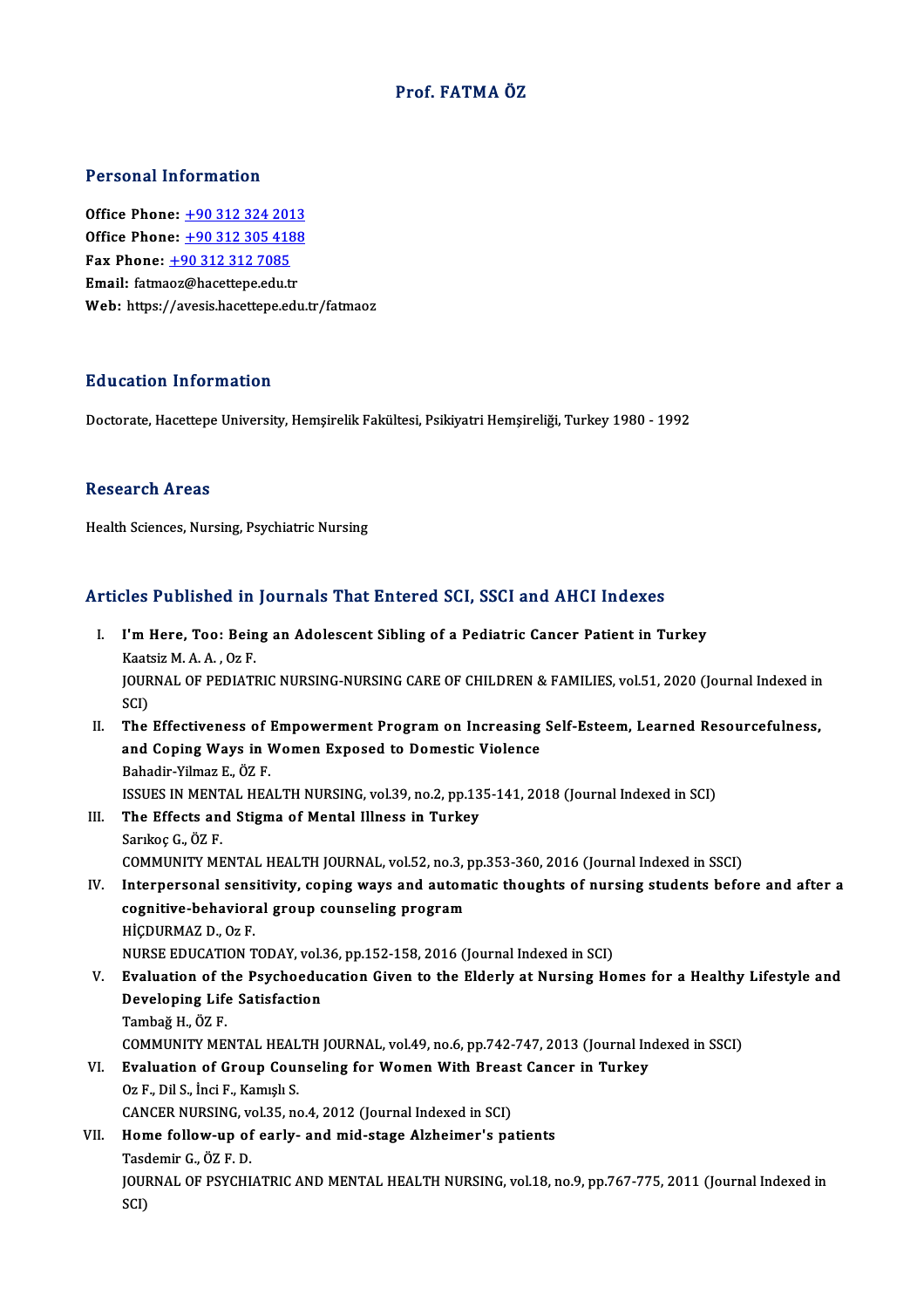VIII. Evalution of a Smoking Cessation Psychoeducational Program for Nurses<br>KAMISLLS, Or E Evalution of a S<br>KAMISLI S., Oz F.<br>JOUPMAL OF ADI KAMISLI S., Oz F.<br>JOURNAL OF ADDICTIONS NURSING, vol.22, no.3, pp.117-123, 2011 (Journal Indexed in SCI)

KAMISLI S., 0z F.<br>JOURNAL OF ADDICTIONS NURSING, vol.22, no.3, pp.117-123, 2011 (Journal Indexed in SCI)<br>IX. Effects of death education on nurses' death anxiety, depression regarding death, and attitudes<br>towards the duing **JOURNAL OF ADDICTIONS NU<br>Effects of death education<br>towards the dying patient**<br>Ingi E. ÖZ E. Effects of d<br>towards th<br>Inci F., ÖZ F.<br>ANADOUU P. towards the dying patient<br>Inci F., ÖZ F.<br>ANADOLU PSIKIYATRI DERGISI-ANATOLIAN JOURNAL OF PSYCHIATRY, vol.10, no.4, pp.253-260, 2009 (Journal Inci F., ÖZ F.<br>ANADOLU PSIKI<br>Indexed in SCI) Articles Published in Other Journals

I. Validity and reliability study of the Turkish Version of the HolisticWel -being Scale in individuals Exect a chief<br>Validity and<br>with cancer<br><sup>Kilis S.T.</sup> Oz **Validity and r<br>with cancer<br>Kilic S. T. , Oz F.<br>JOUPMAL OF PS** with cancer<br>Kilic S. T. , Oz F.<br>JOURNAL OF PSYCHIATRIC NURSING, vol.11, no.2, pp.141-147, 2020 (Journal Indexed in ESCI) Kilic S. T. , Oz F.<br>JOURNAL OF PSYCHIATRIC NURSING, vol.11, no.2, pp.141-147, 2020 (Journal Indexed in E<br>II. The effectiveness of psychoeducation given to mothers of children with cancer<br>Kastair M.A.A. Or F. **JOURNAL OF PSYCHIA<br>The effectiveness o<br>Kaatsiz M. A. A. , Oz F.<br>JOUPNAL OF PSYCHIA** The effectiveness of psychoeducation given to mothers of children with cancer<br>Kaatsiz M. A. A. , Oz F.<br>JOURNAL OF PSYCHIATRIC NURSING, vol.11, no.2, pp.129-140, 2020 (Journal Indexed in ESCI)<br>Cancer Petients' Persentions o Kaatsiz M. A. A. , Oz F.<br>JOURNAL OF PSYCHIATRIC NURSING, vol.11, no.2, pp.129<br>III. Cancer Patients' Perceptions of Nursing Presence<br>BOZDOĞAN YEŞİLOT S., ÖZ F. JOURNAL OF PSYCHIATRIC N<br>Cancer Patients' Perceptio<br>BOZDOĞAN YEŞİLOT S., ÖZ F.<br>JOUPNAL OF PSYCHIATPIC NI Cancer Patients' Perceptions of Nursing Presence<br>BOZDOĞAN YEŞİLOT S., ÖZ F.<br>JOURNAL OF PSYCHIATRIC NURSING, vol.8, no.3, pp.150-156, 2017 (Journal Indexed in ESCI)<br>Homsironin Varkğu Kuromsal Bir Bakıs IV. Hemşirenin Varlığı: Kuramsal Bir Bakış JOURNAL OF PSYCHIATRI<br>Hemşirenin Varlığı: Ku<br>Bozdoğan Yeşilot S., ÖZ F.<br>LBey Nurs, vol 7, no 2, nn JPsyNurs.,vol.7,no.2,pp.94-99,2016 (Journal Indexed inESCI) Bozdoğan Yeşilot S., ÖZ F.<br>J Psy Nurs., vol.7, no.2, pp.94-99, 2016 (Journal Indexed in ESCI)<br>V. Validity and Reliability of the Presence of Nursing Scale in Patients with Cancer in the Turkish<br>Language" J Psy Nurs., v<br><mark>Validity an</mark><br>Language",<br><sup>Pordočon V</sup> Validity and Reliability<br>Language",<br>Bozdoğan Yeşilot S., ÖZ F.<br>INTERMATIONAL JOURNA Language",<br>Bozdoğan Yeşilot S., ÖZ F.<br>INTERNATIONAL JOURNAL OF NURSING SCIENCES, vol.9, no.2, pp.443-451, 2016 (Journal Indexed in ESCI) Bozdoğan Yeşilot S., ÖZ F.<br>INTERNATIONAL JOURNAL OF NURSING SCIENCI<br>VI. Nursing Presence: A Theoretical Overview<br>POZDOČAN VESU OT S. ÖZ F. INTERNATIONAL JOURNAL O<br><mark>Nursing Presence: A Theo</mark><br>BOZDOĞAN YEŞİLOT S., ÖZ F.<br>JOUPNAL OF PSYCHIATPIC NI BOZDOĞAN YEŞİLOT S., ÖZ F.<br>JOURNAL OF PSYCHIATRIC NURSING, vol.7, no.2, pp.94-99, 2016 (Journal Indexed in ESCI) VII. Kanserde Psikososyal Hemşirelik ÖZ F. e-Turkish Studies (elektronik), vol.1, no.2, pp.46-52, 2015 (Other Refereed National Journals) ÖZ F.<br>2011 e-Turkish Studies (elektronik), vol.1, no.2, pp.46-52, 201<br>2011 VIII. Stresle Başetmenin Bir Boyutu Olarak Spiritüalite<br>2011 ulchupMAZ D. ÖZ F e-Turkish Studies (ele<br>Stresle Başetmenin<br>HİÇDURMAZ D., ÖZ F.<br>ANADOLU HEMSİPEL ANADOLU HEMŞİRELİK VE SAĞLIK BİLİMLERİ DERGİSİ, vol.16, no.1, pp.50-56, 2013 (National Refreed University<br>Journal) HİÇDURMAZ D., ÖZ F. ANADOLU HEMŞİRELİK VE SAĞLIK BİLİMLERİ DERGİSİ, vol.16, no.1, pp.50-56, :<br>Journal)<br>IX. Hemşirelik Öğrencilerinin Kişilerarası Çatışmaları Çözme Yaklaşımları<br>ÖZE HİCDUPMAZ D Journal)<br><mark>Hemşirelik Öğrenci</mark>l<br>ÖZ F., HİÇDURMAZ D.<br>Hacettana Üniversites Hemşirelik Öğrencilerinin Kişilerarası Çatışmaları Çözme Yaklaşımları<br>ÖZ F., HİÇDURMAZ D.<br>Hacettepe Üniversitesi Sağlık Bilimleri Fakültesi Hemşirelik Dergisi, vol.19, no.1, pp.1-15, 2012 (National Refreed ÖZ F., HİÇDURMAZ<br>Hacettepe Üniversit<br>University Journal)<br>Popliğin Bilissel V X. Benliğin Bilişsel Yaklaşımla Güçlendirilmesi University Journal)<br>Benliğin Bilişsel Yal<br>HİÇDURMAZ D., ÖZ F.<br>Hacettana Üniversites Hacettepe Üniversitesi Sağlık Bilimleri Fakültesi Hemşirelik Dergisi, vol.18, no.2, pp.68-78, 2011 (National Refreed<br>University Journal) HİÇDURMAZ D., ÖZ<br>Hacettepe Üniversit<br>University Journal)<br>Straala Bacetmad Hacettepe Üniversitesi Sağlık Bilimleri Fakültesi Hemşirelik I<br>University Journal)<br>XI. Stresle Başetmede Önemli Bir Yol: Mizahın Kullanımı<br>ÖZE HİCPUPMAZ D University Journal)<br>Stresle Başetmede<br>ÖZ F., HİÇDURMAZ D.<br>ANADOLU UEMSİPEL Stresle Başetmede Önemli Bir Yol: Mizahın Kullanımı<br>ÖZ F., HİÇDURMAZ D.<br>ANADOLU HEMŞİRELİK VE SAĞLIK BİLİMLERİ DERGİSİ, vol.13, no.1, pp.83-88, 2010 (National Refreed University ÖZ F., Hİ<br>ANADOI<br>Journal)